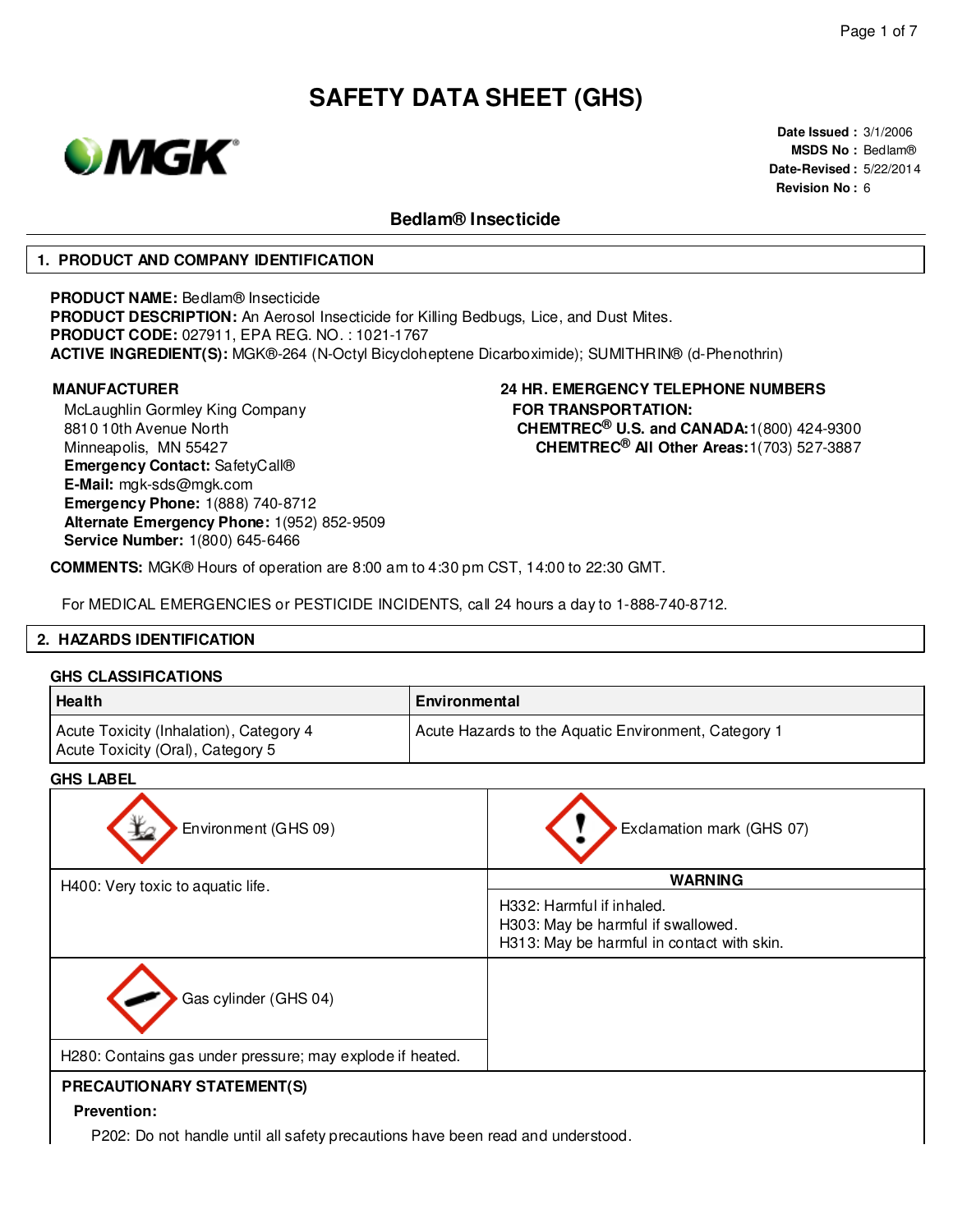

**Date Issued :** 3/1/2006 **MSDS No :** Bedlam® **Date-Revised :** 5/22/2014 **Revision No :** 6

## **Bedlam® Insecticide**

P261: Avoid breathing dust/fume/gas/mist/vapours/spray.

P270: Do no eat, drink, or smoke when using this product.

P280: Wear protective gloves/protective clothing/eye protection/face protection.

#### **Response:**

P305+P351+P338: IF IN EYES: Rinse cautiously with water for several minutes. Remove contact lenses, if present and easy to do. Continue rinsing.

P303+P361+P353: IF ON SKIN (or hair): Remove/Take off immediately all contaminated clothing. Rinse skin with water/shower.

P301+P312: IF SWALLOWED: Call a POISON CENTER or doctor/physician if you feel unwell.

P304+P340: IF INHALED: Remove victim to fresh air and keep at rest in a position comfortable for breathing.

#### **Storage:**

P411+P235: Store at temperatures not exceeding 54.4°C/ 130°F. Keep cool. P403: Store in a well-ventilated place.

#### **Disposal:**

P501: Dispose of contents/container to an approved waste disposal plant.

**COMMENTS:** This material is considered hazardous by the 2012 OSHA Hazard Communication Standard [29 CFR 1910.1200(a)(1)], and the G.H.S.

### **3. COMPOSITION / INFORMATION ON INGREDIENTS**

| <b>Chemical Name</b>                            | $Wt.\%$ | <b>CAS</b>                   | <b>EINECS</b>        |
|-------------------------------------------------|---------|------------------------------|----------------------|
| MGK®-264 (N-Octyl Bicycloheptene Dicarboximide) | .53     |                              | 113-48-4   204-029-1 |
| SUMITHRIN® (d-Phenothrin)                       | 0.4     | 26002-80-2 247-404-5         |                      |
| Petroleum Distillates                           | $\lt 3$ | 64742-47-8   265-149-8       |                      |
| Liquefied Petroleum Gas                         |         | 10 - 15 68476-86-8 270-705-8 |                      |

**COMMENTS:** Ingredients not identified are proprietary or non-hazardous. Values are not product specifications.

#### **4. FIRST AID MEASURES**

**EYES:** Hold eye open and rinse slowly and gently with water for 15-20 minutes. Remove contact lenses, if present, after the first 5 minutes, then continue rinsing eye. Call a poison control center or doctor for treatment advice.

**SKIN:** Take off contaminated clothing. Rinse skin immediately with plenty of water for 15-20 minutes. Call a poison control center or doctor for treatment advice.

**INGESTION:** If swallowed, IMMEDIATELY call a poison control center or doctor for treatment advice. DO NOT give **any** liquid to the person. Do not induce vomiting unless told to do so by a poison contol center or a doctor. Never give anything by mouth to an unconscious person.

**INHALATION:** Remove affected person to fresh air. If person is not breathing, call 911 or an ambulance, then give artificial respiration, preferably mouth-to-mouth if possible. Call a poison control center or doctor for further treatment advice.

**NOTES TO PHYSICIAN:** For skin effects, a highly efficient therapeutic agent for pyrethroid exposure is topical application of tocopherol acetate (Vitamin E).

#### **5. FIRE FIGHTING MEASURES**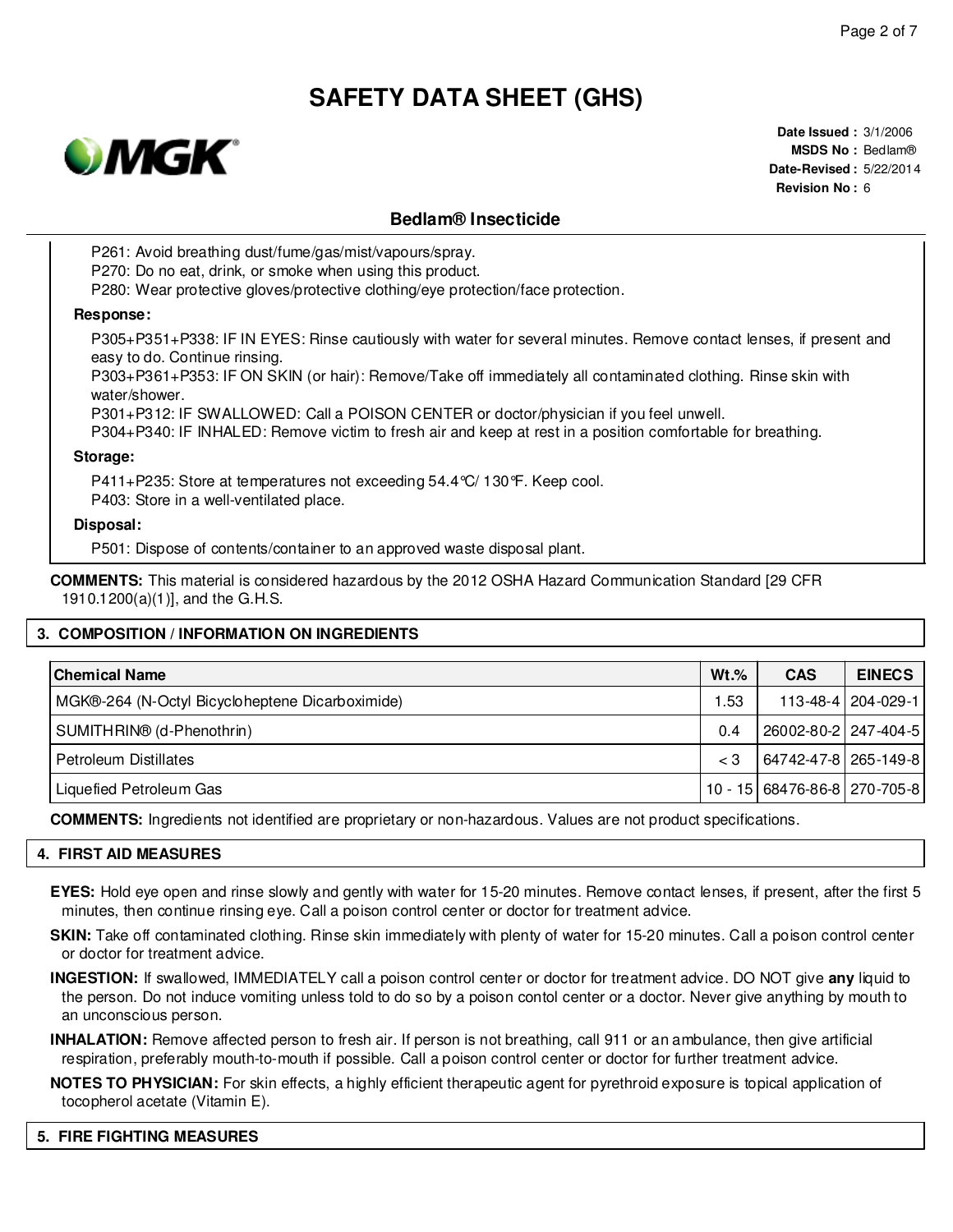

**Date Issued :** 3/1/2006 **MSDS No :** Bedlam® **Date-Revised :** 5/22/2014 **Revision No :** 6

# **Bedlam® Insecticide**

**FLAMMABLE CLASS:** This aerosol is NOT classified as FLAMMABLE by the flame extension test method described in 16 CFR 1500.45.

**EXTINGUISHING MEDIA:** Foam, carbon dioxide or dry chemical.

**HAZARDOUS COMBUSTION PRODUCTS:** This product is classified as Non-Combustible, however in the extreme temperatures that fires may produce, some of the constituents of this formula may decompose to give off such gases as carbon dioxide, carbon monoxide, and nitrogen oxides.

**EXPLOSION HAZARDS:** Contents under pressure. Exposure to temperatures above 130°F (54.4°C) may cause bursting.

**FIRE FIGHTING PROCEDURES:** Treat as an oil fire. Use a full-faced self-contained breathing apparatus along with full protective gear. Keep nearby containers and equipment cool with a water stream.

**SENSITIVITY TO IMPACT:** Forceful impacts can cause damage to aerosol unit and may cause a bursting or explosion hazard.

### **6. ACCIDENTAL RELEASE MEASURES**

**SMALL SPILL:** Shut off ignition sources. Stop release, if possible without risk. Dike or contain release, if possible, and if immediate response can prevent further damage or danger. Isolate and control access to the release area. Take actions to reduce vapors. Absorb with appropriate absorbent. Clean spill area of residues and absorbent.

**LARGE SPILL:** Shut off ignition sources. Stop release, if possible without risk. Dike or contain release, if possible, and if immediate response can prevent further damage or danger. Isolate and control access to the release area. Take actions to reduce vapors. Collect product into drums, etc. via drains, pumps, etc. Absorb with appropriate absorbent. Clean spill area of residues and absorbent.

#### **ENVIRONMENTAL PRECAUTIONS**

**WATER SPILL:** Contains Pyrethroids, which are toxic to fish and other aquatic invertebrates. Contaminated absorbent and wash water should be disposed of according to local, state/provincial and federal/national regulations.

#### **7. HANDLING AND STORAGE**

**GENERAL PROCEDURES:** DO NOT APPLY THIS PRODUCT IN OR ON ELECTRICAL EQUIPMENT DUE TO THE POSSIBILITY OF SHOCK HAZARD. Do not use or store near heat, sparks, open flame, or any other ignition sources.

**HANDLING:** Contents under pressure - DO NOT puncture or incinerate container. Do not use or store near heat, sparks, open flame, or any other ignition sources. Take prudent precautions to avoid contact with skin, eyes, and clothing.

Wear chemical-resistant gloves such as Barrier Laminate, Neoprene Rubber, Nitrile Rubber, or Viton. Wear a long-sleeved shirt and long pants, shoes and socks. Do not contaminate water, feed or food by storage, handling, or disposal.

READ AND OBSERVE ALL PRECAUTIONS AND INSTRUCTIONS ON THE PRODUCT LABEL.

**STORAGE:** Store containers upright and closed. Always store pesticides in the original container. Store away from food and petfood. Store in areas that are cool, dry, and well-ventilated. **DO NOT expose to temperatures above 130°F (54.4°C), as bursting may occur**. DO NOT use or store near heat, sparks, open flame, near any ignition sources, or near strong acids, bases, and oxidizers. Emptied containers may retain product residues.

KEEP OUT OF REACH OF CHILDREN.

### **8. EXPOSURE CONTROLS / PERSONAL PROTECTION**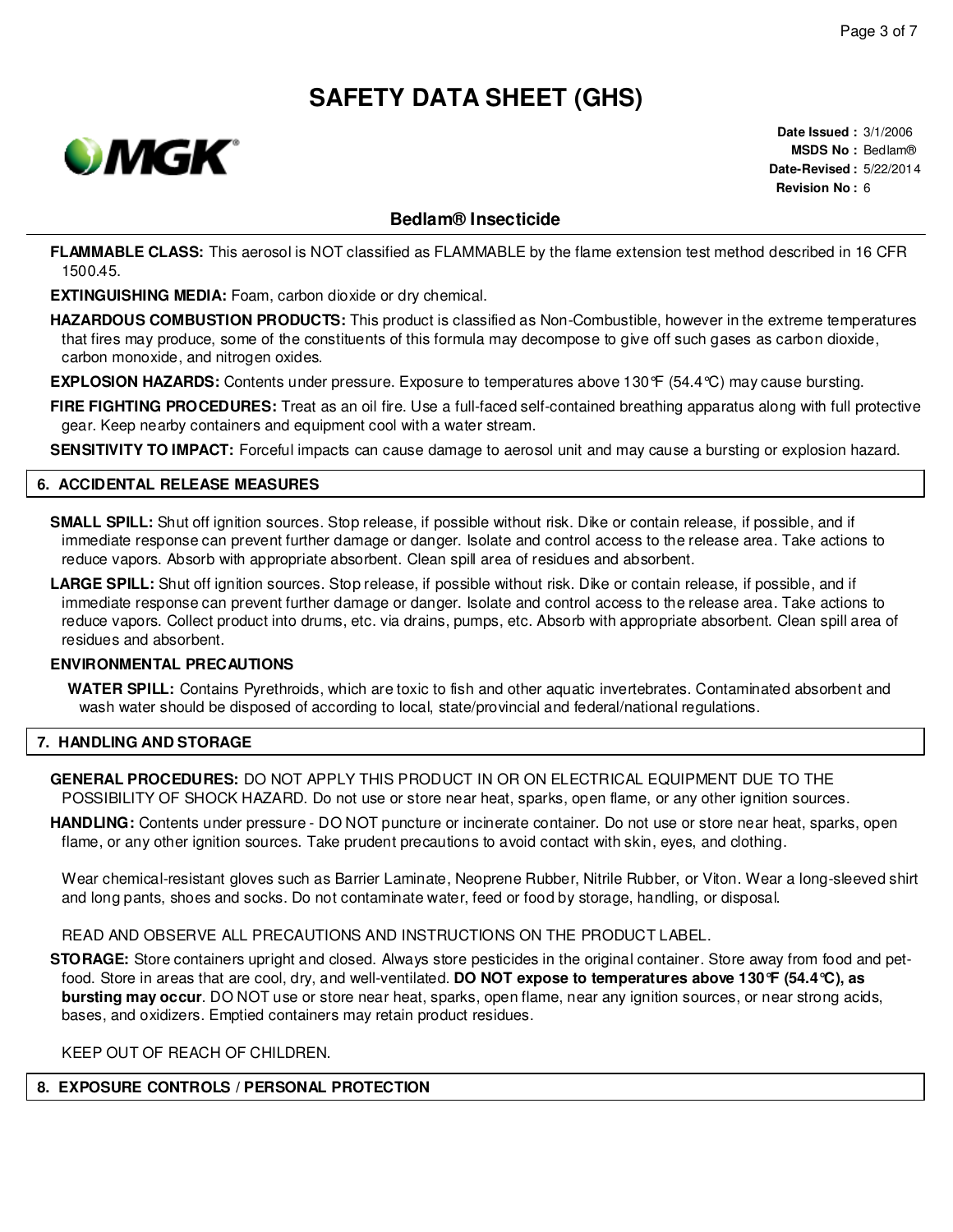

**Date Issued :** 3/1/2006 **MSDS No :** Bedlam® **Date-Revised :** 5/22/2014 **Revision No :** 6

## **Bedlam® Insecticide**

#### **EXPOSURE GUIDELINES**

| OSHA HAZARDOUS COMPONENTS (29 CFR1910.1200)     |            |                 |                        |                  |                   |                    |                   |  |
|-------------------------------------------------|------------|-----------------|------------------------|------------------|-------------------|--------------------|-------------------|--|
|                                                 |            |                 | <b>EXPOSURE LIMITS</b> |                  |                   |                    |                   |  |
|                                                 |            | <b>OSHA PEL</b> |                        | <b>ACGIH TLV</b> |                   | <b>SupplierOEL</b> |                   |  |
| <b>Chemical Name</b>                            |            | ppm             | mg/m <sup>3</sup>      | ppm              | mg/m <sup>3</sup> | ppm                | mg/m <sup>3</sup> |  |
| MGK®-264 (N-Octyl Bicycloheptene Dicarboximide) | <b>TWA</b> | None            |                        | None             |                   | None               |                   |  |
| SUMITHRIN® (d-Phenothrin)                       | <b>TWA</b> | None            |                        | None             |                   | None               |                   |  |
| Petroleum Distillates                           | <b>TWA</b> | None            |                        | None             |                   | None               |                   |  |
| Liquefied Petroleum Gas                         | <b>TWA</b> | 1000            | 1800                   | 1000             | 1800              | None               |                   |  |

**ENGINEERING CONTROLS:** Ventilate treatment area thoroughly before re-entry.

#### **PERSONAL PROTECTIVE EQUIPMENT**

**EYES AND FACE:** Take prudent precautions to avoid contact with eyes.

**SKIN:** Wear chemical-resistant gloves such as Barrier Laminate, Neoprene Rubber, Nitrile Rubber, or Viton, and wear protective clothing.

**PROTECTIVE CLOTHING:** Wear a long-sleeved shirt and long pants, shoes and socks.

**WORK HYGIENIC PRACTICES:** DO NOT SMOKE, EAT, OR DRINK, OR APPLY COSMETICS IN WORK AREA! Wash promptly if skin becomes contaminated. Wash at the end of each work shift and before eating, smoking, or using the toilet.

#### **9. PHYSICAL AND CHEMICAL PROPERTIES**

**PHYSICAL STATE:** Liquefied gases and liquid.

**ODOR:** Sweet smell.

**APPEARANCE:** Milky, white liquid.

**pH:** 7.43

**Notes:** pH measurement is for the aerosol contents less the compressed gas propellent (i.e., Non-Volatiles).

**VAPOR DENSITY:** Heavier than air.

**FREEZING POINT:** Not Determined

**SOLUBILITY IN WATER:** Partially miscible in water.

**Notes:** Water Solubility analysis is for the aerosol contents less the compressed gas propellent (i.e., Non-Volatiles).

**SPECIFIC GRAVITY:** 0.988 (Water = 1) at 20 °C (68 °F)

**Notes:** Specific Gravity is for the aerosol contents less the compressed gas propellent (i.e., Non-Volatiles).

**VISCOSITY #1:** 4.83 CPS at 25°C (77°F) Brookfield on Non-Volatiles

**(VOC):** < 12.000 %

#### **10. STABILITY AND REACTIVITY**

**STABLE:** Yes **HAZARDOUS POLYMERIZATION:** No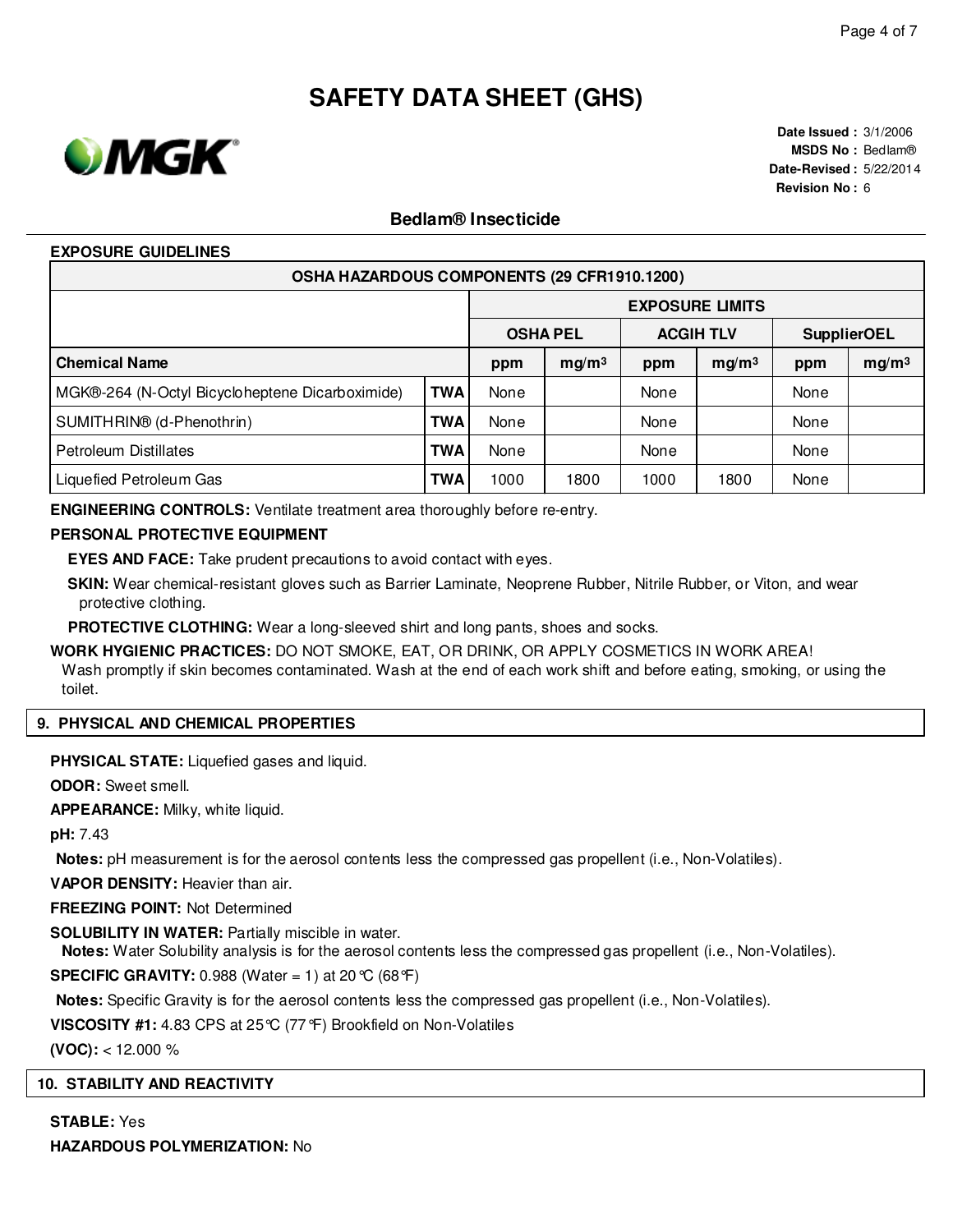

**Date Issued :** 3/1/2006 **MSDS No :** Bedlam® **Date-Revised :** 5/22/2014 **Revision No :** 6

### **Bedlam® Insecticide**

**CONDITIONS TO AVOID:** Not compatible with strong acids or bases. Not compatible with strong oxidizers.

#### **11. TOXICOLOGICAL INFORMATION**

#### **ACUTE**

**DERMAL LD50:** > 5000 mg/kg

**Notes:** Albino rabbit.

**ORAL LD50:** > 5000 mg/kg

**Notes:** Albino rat.

**INHALATION LC50:** > 2.07 mg/L

**Notes:** Rats exposed for 4 hours to test atmosphere. The Acute Inhalation LC<sub>50</sub> of this material places it in EPA Toxic Category IV.

**EYE EFFECTS:** Irritation cleared within 48 hours for the un-rinsed eye, and within 24 hours for the rinsed eye.

**SKIN EFFECTS:** Slight irritation at 72 hours. Irritation Index = 2.2

**SENSITIZATION:** Negative; Not considered to be a dermal sensitizer to albino guinea pigs.

**GENERAL COMMENTS:** Some of the above toxicity data was bridged from the insecticide concentrate, that is used in manufacturing this end-use product.

**COMMENTS:** None of the components present in this material at concentrations equal to or greater than 0.1% are listed by IARC, NTP, OSHA or ACGIH as being carcinogens.

#### **12. ECOLOGICAL INFORMATION**

**ECOTOXICOLOGICAL INFORMATION:** This product is toxic to fish and aquatic invertebrates. Do not apply directly to water, or to areas where surface water is present, or to intertidal areas below the mean high water mark. Do not contaminate water when disposing of equipment, wash water, or rinsate. See the "Directions for Use" on the product label for additional precautions and requirements.

### **13. DISPOSAL CONSIDERATIONS**

**DISPOSAL METHOD:** DO NOT puncture or incinerate container!

IF EMPTY:

Non-refillable container. Do not reuse or refill this container. Place in trash or offer for recycling if available.

IF PARTLY FILLED:

Call your local solid waste agency for disposal instructions.

**RCRA/EPA WASTE INFORMATION:** None of the ingredients in this product appear on the RCRA lists (40 CFR 261.24, 40CFR 251.33) or CERCLA Hazardous Substance list (40 CFR Part 302 Table 302.4)

#### **14. TRANSPORT INFORMATION**

# **DOT (DEPARTMENT OF TRANSPORTATION)**

**PROPER SHIPPING NAME:** UN1950, Aerosols, Non-flammable, N.O.S.

**PRIMARY HAZARD CLASS/DIVISION:** 2.2

**AIR (ICAO/IATA)**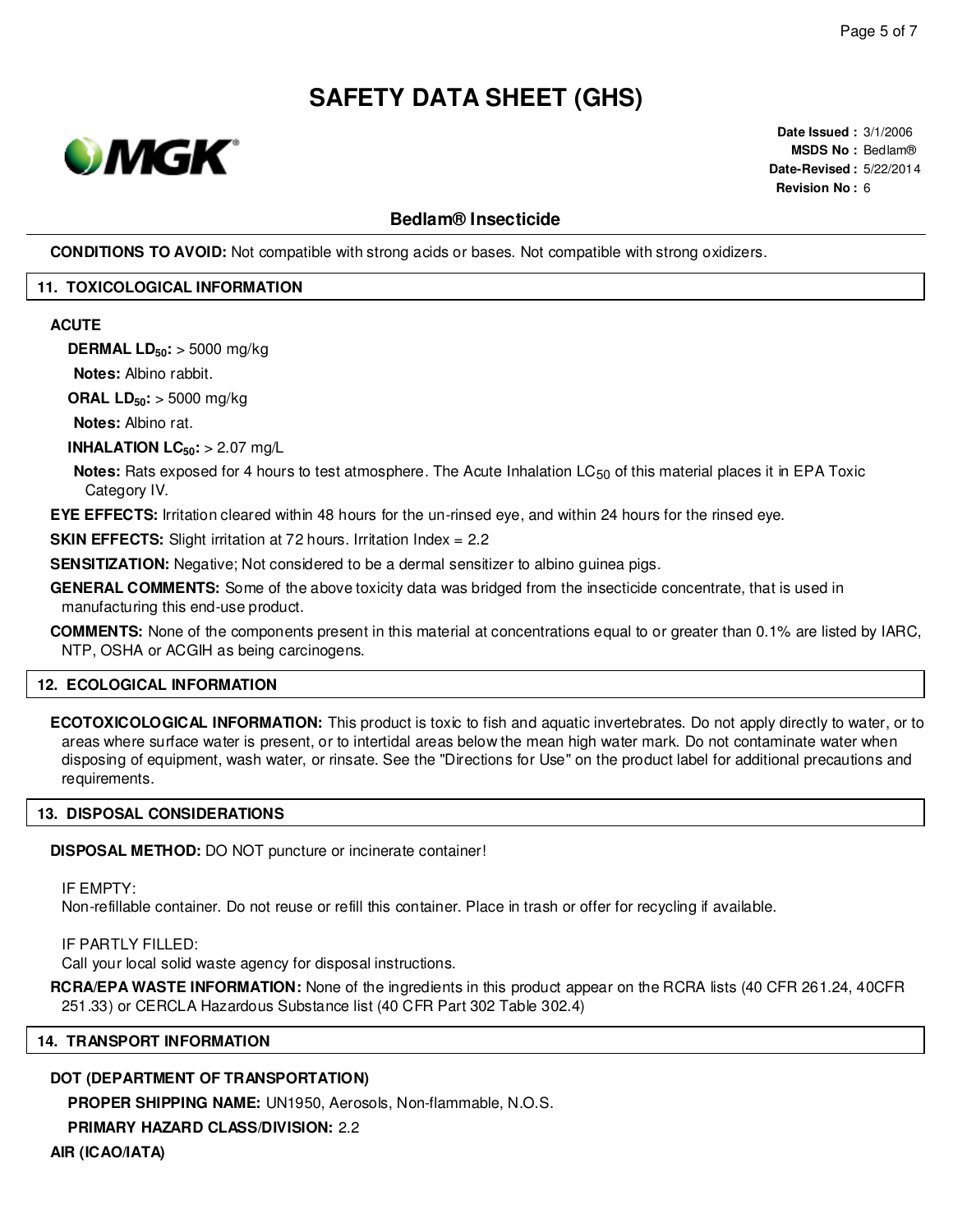

**Date Issued :** 3/1/2006 **MSDS No :** Bedlam® **Date-Revised :** 5/22/2014 **Revision No :** 6

## **Bedlam® Insecticide**

**SHIPPING NAME:** UN1950, Aerosols, Non-flammable, N.O.S.

**PRIMARY HAZARD CLASS/DIVISION:** 2.2

**VESSEL (IMO/IMDG)**

**SHIPPING NAME:** UN1950, Aerosols, Non-flammable, N.O.S.

**PRIMARY HAZARD CLASS/DIVISION:** 2.2

**MARINE POLLUTANT #1:** d-Phenothrin (SUMITHRIN®)

#### **15. REGULATORY INFORMATION**

#### **UNITED STATES**

#### **SARA TITLE III (SUPERFUND AMENDMENTS AND REAUTHORIZATION ACT)**

#### **FIRE:** No **PRESSURE GENERATING:** Yes **REACTIVITY:** No **ACUTE:** Yes

**313 REPORTABLE INGREDIENTS:** This product contains no SARA Title III Section 313 chemicals that exceed the reporting limits.

#### **302/304 EMERGENCY PLANNING**

**EMERGENCY PLAN:** There are no SARA Title III Section 302 extremely hazardous substances present in this formulation (40 CFR 355).

There are no components that are subject to emergency requirements under CERCLA Section 103(a)(40 CFR 302.4) in this formulation.

#### **TSCA (TOXIC SUBSTANCE CONTROL ACT)**

**TSCA STATUS:** All chemical substances found in this product comply with the Toxic Substances Control Act's inventory reporting requirements.

#### **REGULATIONS**

# **STATE REGULATIONS:**

**VOLATILE ORGANIC COMPOUNDS (VOC):**

This product contains less than 12% VOC's.

**FIFRA (FEDERAL INSECTICIDE, FUNGICIDE, AND RODENTICIDE ACT): NOTE**: This chemical is a pesticide product registered by the United States Environmental Protection Agency and is subject to certain labeling requirements under federal pesticide law. These requirements differ from the classification criteria and hazard information required for Safety Data Sheets, and for workplace labels of non-pesticide chemicals. The following is the hazard information as required on the pesticide label:

**CAUTION**. Harmful if absorbed through skin. Avoid contact with skin, eyes, and clothing.

#### **Personal Protective Equipment (PPE):**

Wear chemical-resistant gloves such as Barrier Laminate, Neoprene Rubber, Nitrile Rubber, or Viton. Wear a long-sleeved shirt and long pants, shoes and socks.

**PHYSICAL OR CHEMICAL HAZARDS**: Contents under pressure. Do not use or store near heat or open flame. Do not puncture or incinerate container. Exposure to temperatures above 130°F (54.4°C) may cause bursting. Do not apply this product around electrical equipment due to the possibility of shock hazard.